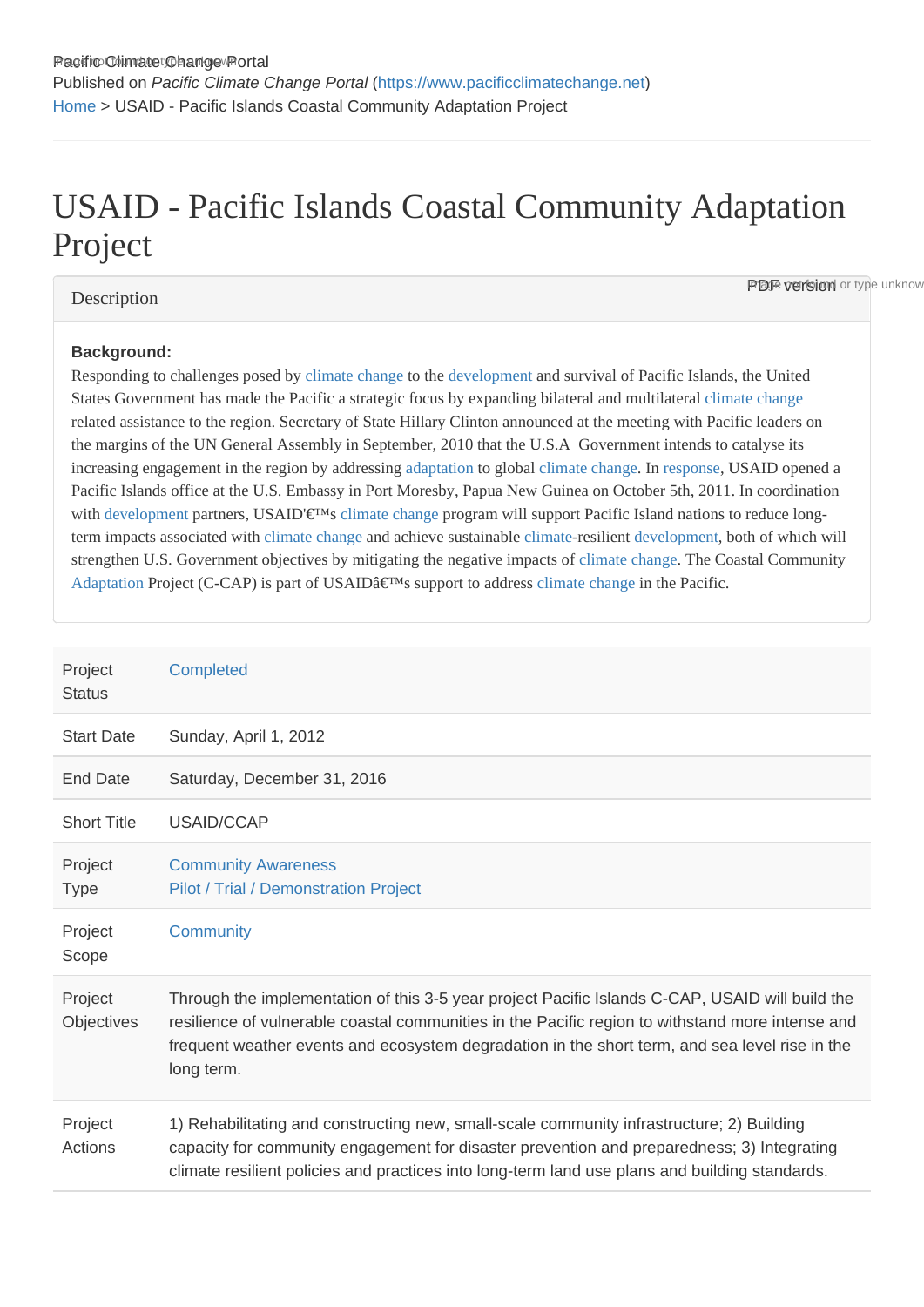Project Activities:

**Activities** 1) Conduct community/risk mapping exercises; 2) Assess vulnerability of small-scale social, economic and water infrastructure, i.e. health clinics, schools, community centers, jetties, water tanks, drainage systems; 3) Name adaptation options for vulnerable infrastructure; 4) Prioritize options through a multi-criteria analysis exercise; 5) Fund one—prioritized—infrastructure rehabilitation / construction project (approx. US\$50,000 per community); 6) Revisit Risk Maps to review risk to projected climate impacts—and support land use planning exercises, scaling up plans to provincial and national government; 7) Implement nature-based infrastructure activities when appropriate (mangrove reforestation, erosion control, etc; 8) Support DRR and preparedness activities and planning.

#### Implementing Countries

[Kiribati](https://www.pacificclimatechange.net/node/52) [Nauru](https://www.pacificclimatechange.net/node/54) [Palau](https://www.pacificclimatechange.net/node/57) [Papua New Guinea](https://www.pacificclimatechange.net/node/58) [Marshall Islands](https://www.pacificclimatechange.net/node/53) [Solomon Islands](https://www.pacificclimatechange.net/node/59) **[Tonga](https://www.pacificclimatechange.net/node/61) [Tuvalu](https://www.pacificclimatechange.net/node/62)** [Vanuatu](https://www.pacificclimatechange.net/node/63) [Federated States of Micronesia](https://www.pacificclimatechange.net/node/9482)

#### Related Links

[USAID C-CAP home page](http://dai.com/our-work/projects/south-pacific-islands—coastal-community-adaptation-project-c-cap) [Facebook page](https://www.facebook.com/coastalcommunityadaptationproject/info?tab=page_info) [C-CAP Newsletter - February 2015](http://www.pacificclimatechange.net/index.php/eresources/documents?task=view&id=1497&catid=245) [C-CAP Newsletter - January 2015](http://www.pacificclimatechange.net/index.php/eresources/documents?task=view&id=1427&catid=245) [C-CAP Newsletter - December 2014](http://www.pacificclimatechange.net/index.php/eresources/documents?task=view&id=1423&catid=245) [C-CAP Newsletter - Summer Edition \(October 2014\)](http://www.pacificclimatechange.net/index.php/eresources/documents?task=view&id=1249&catid=245) [C-CAP Newsletter - September 2014](http://www.pacificclimatechange.net/index.php/eresources/documents?task=view&id=1277&catid=245) [C-CAP Newsletter - March 2014](http://www.pacificclimatechange.net/index.php/eresources/documents?task=view&id=1040&catid=245) [C-CAP Newsletter - February 2014](http://www.pacificclimatechange.net/index.php/eresources/documents?task=view&id=1023&catid=245) [C-CAP Newsletter - January 2014](http://www.pacificclimatechange.net/index.php/eresources/documents?task=view&id=1015&catid=245) [C-CAP Newsletter - November 2013](http://www.pacificclimatechange.net/index.php/eresources/documents?task=view&id=981&catid=245) [C-CAP Newsletter - October 2013](http://www.pacificclimatechange.net/index.php/eresources/documents?task=view&id=974&catid=245) [C-CAP Newsletter - September 2013](http://www.pacificclimatechange.net/index.php/eresources/documents?task=view&id=973&catid=245) [C-CAP Newsletter - August 2013](http://www.pacificclimatechange.net/index.php/eresources/documents?task=view&id=986&catid=245) [C-CAP Newsletter - July 2013](http://www.pacificclimatechange.net/index.php/eresources/documents?task=view&id=985&catid=245) [C-CAP Newsletter - June 2013](http://www.pacificclimatechange.net/index.php/eresources/documents?task=view&id=984&catid=245) [C-CAP Newsletter - May 2013](http://www.pacificclimatechange.net/index.php/eresources/documents?task=view&id=983&catid=245)